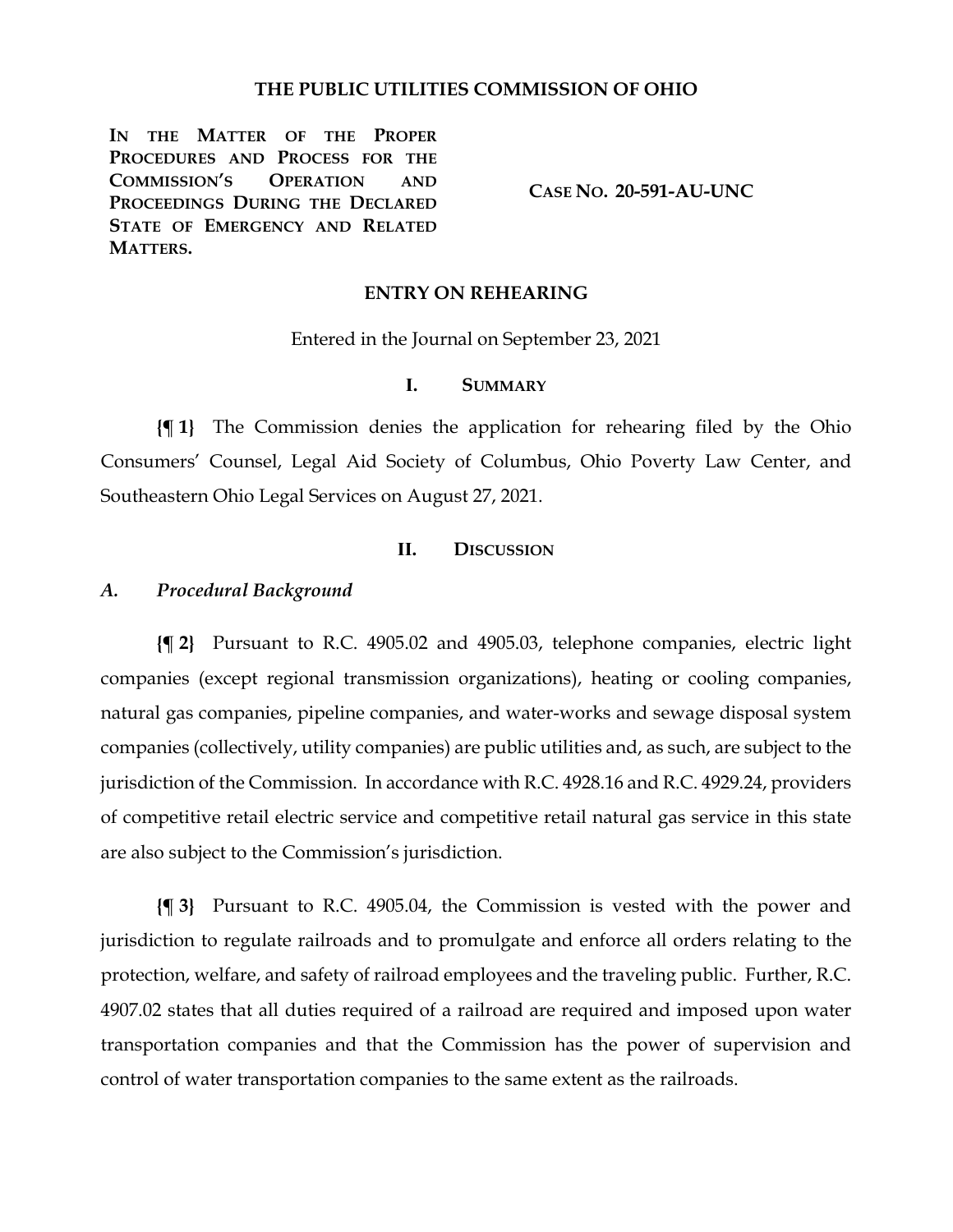**{¶ 4}** R.C. 4909.16 provides, in part, that, in the event of an emergency, when the Commission finds it necessary to prevent injury to the business or interests of the public or of any public utility, it may temporarily alter, amend, or suspend any existing rates or schedules.

**{¶ 5}** On March 9, 2020, the governor signed Executive Order 2020-01D (Executive Order), declaring a state of emergency in Ohio to protect the well-being of Ohioans from the dangerous effects of COVID-19. As described in the Executive Order, state agencies were required to implement procedures consistent with recommendations from the Department of Health to prevent or alleviate the public health threat associated with COVID-19. Additionally, all citizens were urged to heed the advice of the Department of Health regarding this public health emergency in order to protect their health and safety. The Executive Order was effective immediately and was intended to remain in effect until the COVID-19 emergency no longer exists. The Department of Health is making COVID-19 information, including information on preventative measures, available via the internet at [coronavirus.ohio.gov/.](https://coronavirus.ohio.gov/)

**{¶ 6}** Pursuant to R.C. 3701.13, the Ohio Department of Health has "supervision of all matters relating to the preservation of the life and health of the people" and "authority in matters of quarantine and isolation." On March 12, 2020, the Director of the Ohio Department of Health issued an Order indicating that "all persons are urged to maintain social distancing (approximately six feet away from other people) whenever possible."

**{¶ 7}** On March 12, 2020, the Commission opened this proceeding and directed all utility companies under its jurisdiction to review their service disconnection policies, practices, and tariff provisions and to promptly seek any necessary approval to suspend otherwise applicable requirements that may impose a service continuity hardship on residential and non-residential customers or create unnecessary COVID-19 risks associated with social contact. Similarly, on March 13, 2020, the Commission directed all utility companies to review their reconnection procedures, while also extending its winter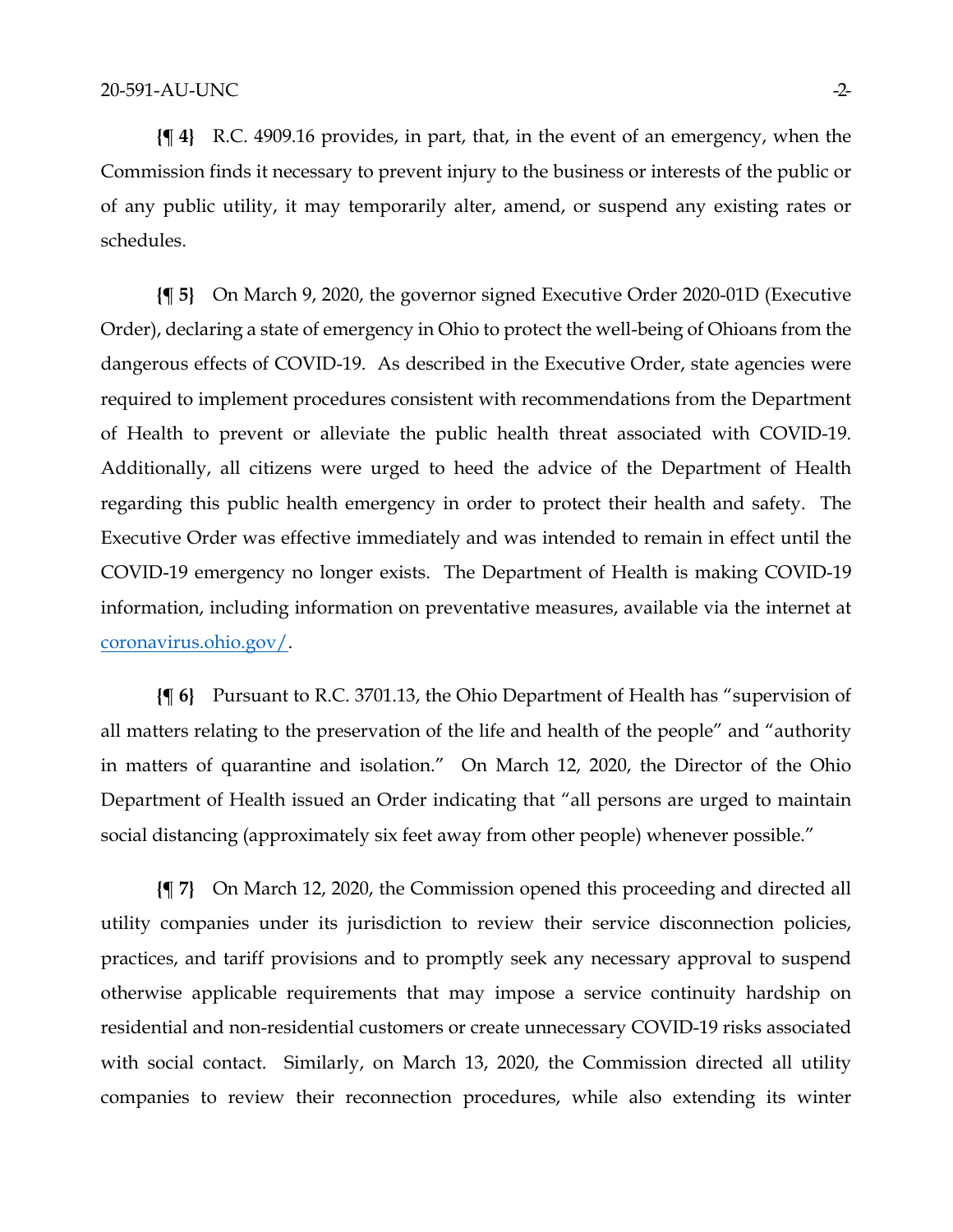#### 20-591-AU-UNC -3-

reconnection order through May 1, 2020. By Entry issued on March 20, 2020, the Commission directed all utility companies to suspend in-person, actual meter readings in circumstances where a meter is located inside a customer's home or similar location, as well as all other non-essential functions that may create unnecessary COVID-19 risks associated with social contact. Such activities were suspended for the duration of the emergency, unless otherwise ordered by the Commission.

**{¶ 8}** Through subsequent orders and entries in this docket, the Commission issued additional emergency directives intended to avoid unnecessary COVID-19 risks associated with social contact. Most recently, on March 24, 2021, the Commission extended until June 30, 2021, certain waivers for registered water transportation companies that are reasonably necessary to enable or accommodate responsible actions to adopt and implement protocols to mitigate COVID-19 risks or respond to recommendations or directives from state or local public health authorities.

**{¶ 9}** On June 18, 2021, the governor signed Executive Order 2021-08D, which took effect immediately and declared that, based upon the current circumstances surrounding the response to COVID-19, the state of emergency is no longer required.

**{¶ 10}** By Entry dated July 28, 2021, the Commission determined that the emergency directives issued in this docket, to the extent that they had not already expired, should be lifted. Further, the Commission ordered that all utility companies that had not already been expressly authorized to do so should be permitted to proceed with resuming activities that were previously found to be in conflict with the Executive Order and the March 12, 2020 Order of the Director of the Ohio Department of Health. Finally, the Commission directed that the electronic filing of confidential documents may continue in accordance with the requirements set forth in the April 8, 2020 Entry issued in this case, until otherwise ordered by the Commission.

**{¶ 11}** R.C. 4903.10 states that any party who has entered an appearance in a Commission proceeding may apply for a rehearing with respect to any matters determined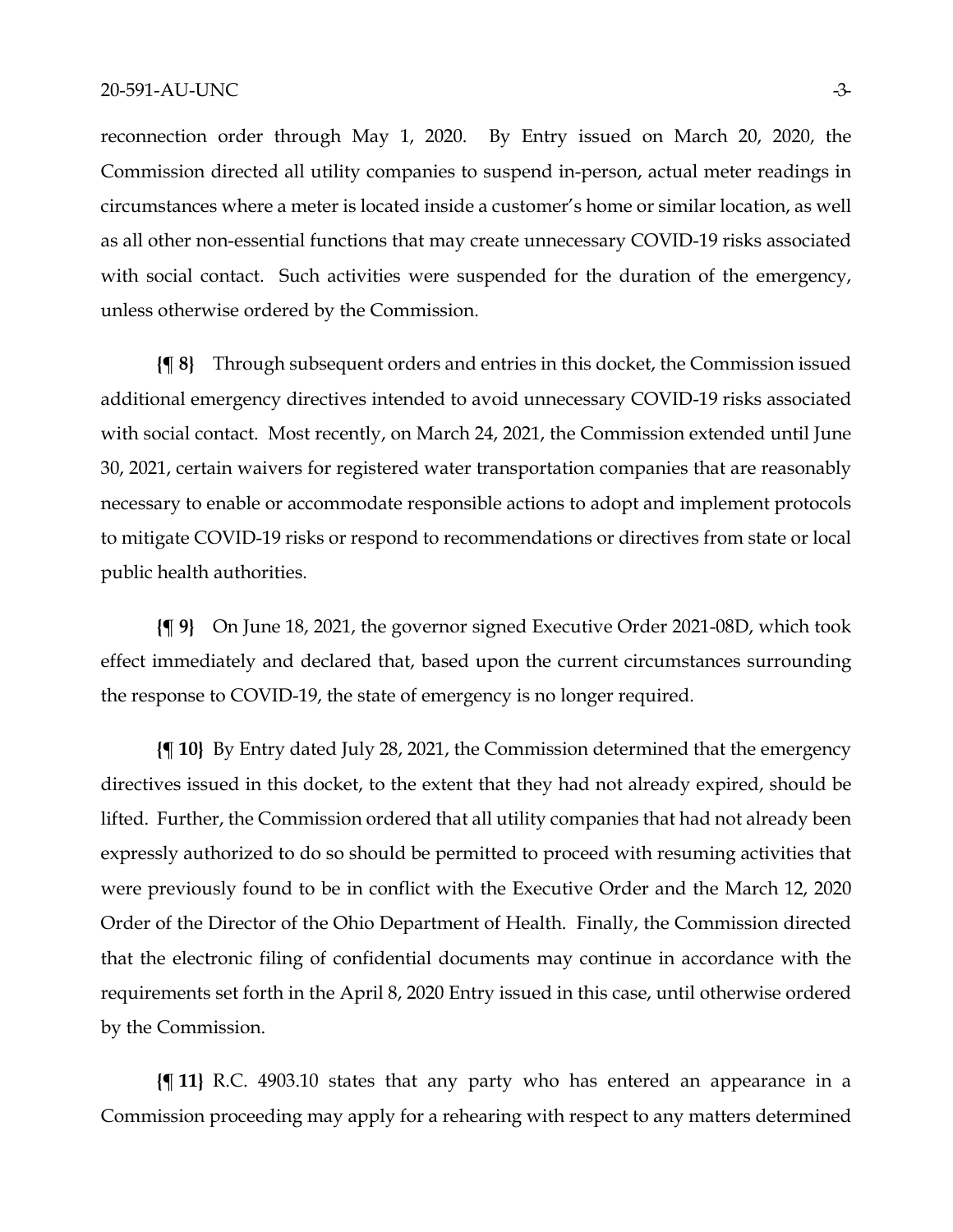therein by filing an application within 30 days after the entry of the order upon the Commission's journal.

**{¶ 12}** On August 27, 2021, the Ohio Consumers' Counsel (OCC), Legal Aid Society of Columbus (LASC), Ohio Poverty Law Center (OPLC), and Southeastern Ohio Legal Services (SEOLS) (collectively, Consumer Advocates) filed an application for rehearing of the July 28, 2021 Entry. Memoranda contra the application for rehearing were filed on September 7, 2021, by The Dayton Power and Light Company d/b/a AES Ohio (AES Ohio) and jointly by Columbia Gas of Ohio, Inc., The East Ohio Gas Company d/b/a Dominion Energy Ohio, Duke Energy Ohio, Inc., Vectren Energy Delivery of Ohio, Inc. d/b/a CenterPoint Energy Ohio, and Ohio Power Company d/b/a AEP Ohio (collectively, Joint Companies).

# *B. Consideration of the Application for Rehearing*

**{¶ 13}** The Consumer Advocates raise two grounds for rehearing. First, the Consumer Advocates contend that the Commission erred by prematurely ending the emergency that it invoked. According to the Consumer Advocates, the Commission should have instead suspended utility disconnections for non-payment until the pandemic ends, or at least throughout the upcoming winter heating season, in light of worsening health and financial circumstances for Ohioans resulting from the delta variant. The Consumer Advocates assert that a moratorium on disconnections would be consistent with the Commission's authority to prevent injury to the business or interests of the public under R.C. 4909.16.

**{¶ 14}** In their second ground for rehearing, the Consumer Advocates argue that the Commission erred by not acting to assure energy justice for consumers during the ongoing pandemic. More specifically, the Consumer Advocates contend that the Commission should order the gas and electric utilities to report information about the impacts of their disconnections and other utility issues on at-risk and minority communities and the working poor and then address any inequities. The Consumer Advocates maintain that at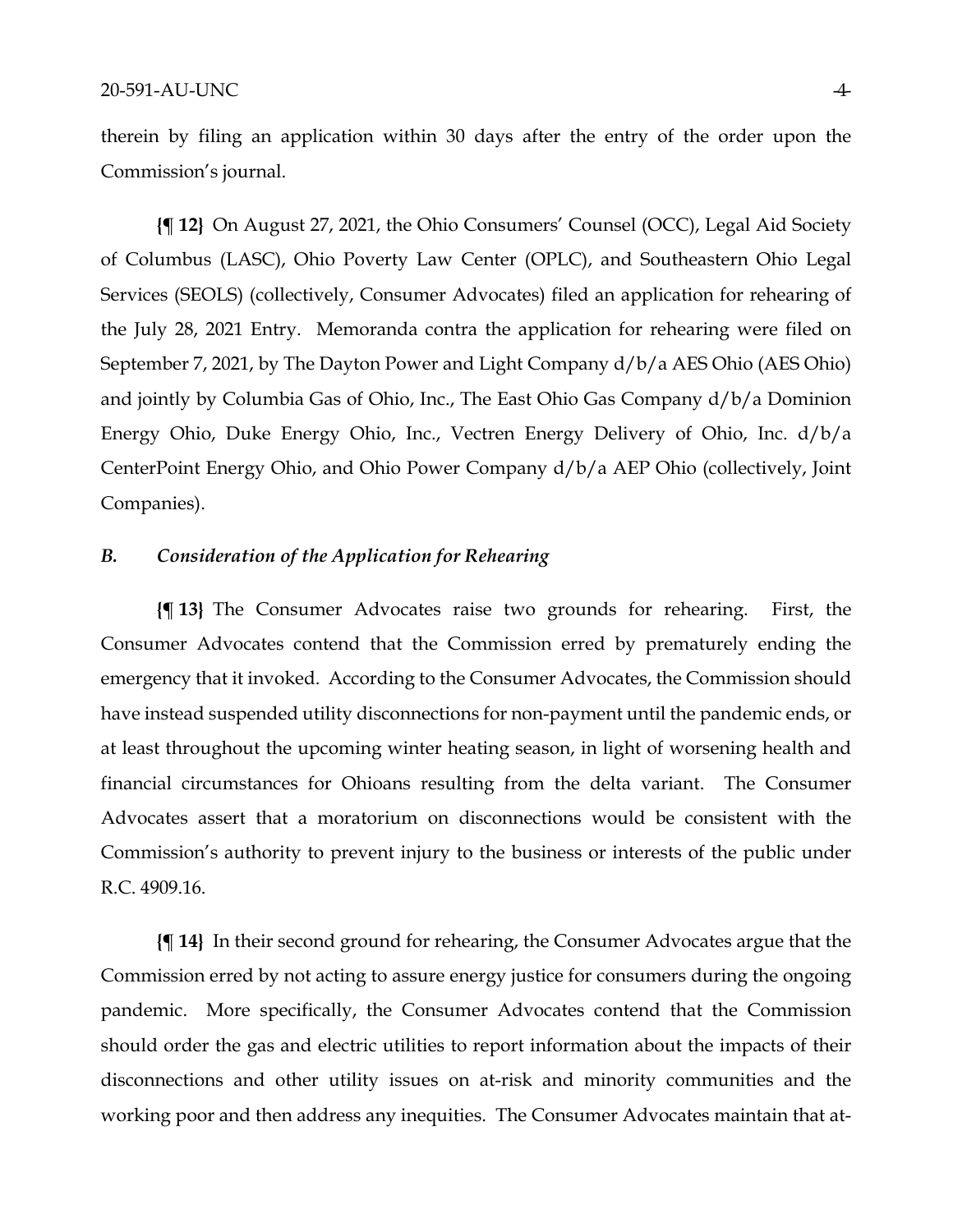risk and low-income populations have been disproportionately affected by the pandemic, both financially and physically, and will continue to need assistance. The Consumer Advocates note that the gas and electric utilities provide monthly disconnection data to Staff and publicly file annual disconnection reports. Asserting that the reported data is insufficient to enable an understanding of the demographics of Ohioans that face disconnection and the associated negative impacts, the Consumer Advocates recommend, in particular, that the electric and gas utilities be required to report the number of disconnections by zip code.

**{¶ 15}** In response, the Joint Companies assert that the application for rehearing does not satisfy the basic standards for seeking rehearing of the July 28, 2021 Entry. More specifically, the Joint Companies claim that it is not clear that any of the Consumer Advocates, which have not sought or been granted intervention in this case, are proper parties under R.C. 4903.10 to file an application for rehearing. Aside from this issue, the Joint Companies also contend that the Consumer Advocates have failed to demonstrate that the July 28, 2021 Entry is unlawful or unreasonable, as required by R.C. 4903.10. The Joint Companies emphasize that the application for rehearing makes little mention of the July 28, 2021 Entry, with the only connection to it being that the Consumer Advocates asserted that the Commission should not have ended the emergency at this time. On that point, the Joint Companies note that the declarations of both the initiation and conclusion of the state of emergency in Ohio were made by the governor, not the Commission. Additionally, the Joint Companies argue that the clear purpose of the application for rehearing is to seek future affirmative relief. According to the Joint Companies, there are other proceedings that are better suited for the consideration of the Consumer Advocates' requests, such as the docket for the winter reconnect order for the upcoming winter heating season or rulemakings involving disconnection procedures and payment assistance programs.

**{¶ 16}** As to the first ground for rehearing, AES Ohio argues that, if the Commission elects to suspend disconnections, it should be done under the same terms and conditions set forth in AES Ohio's own emergency docket, Case No. 20-650-EL-AAM, et al., where AES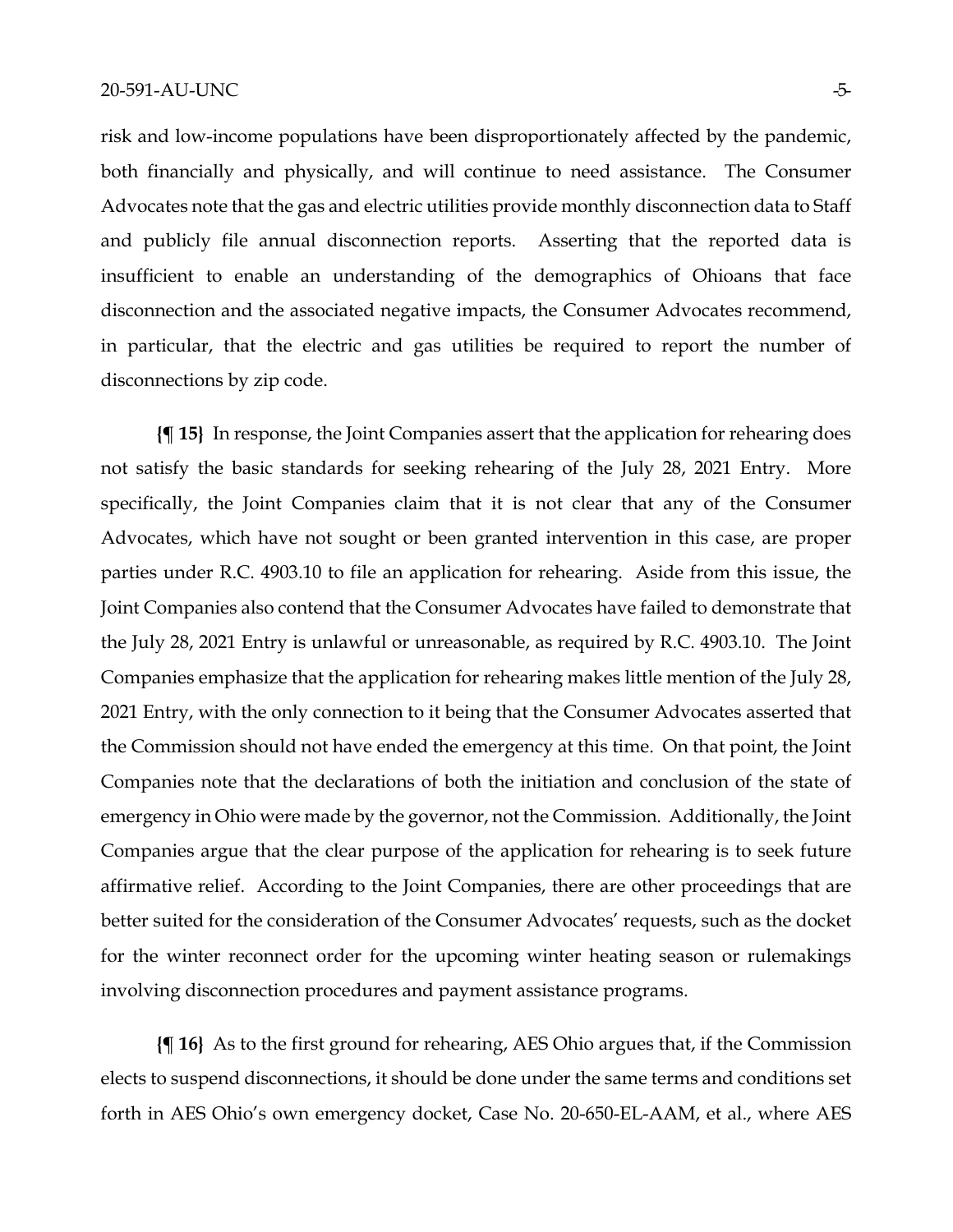Ohio was afforded the ability to defer increased uncollectible expenses associated with the prior suspension of disconnections. In addition, AES Ohio asserts that the Consumer Advocates' second ground for rehearing lacks the specificity required for an application for rehearing under R.C. 4903.10. AES Ohio contends that, while the Consumer Advocates appear to be seeking more detailed disconnection information, the exact nature of their request is unclear. AES Ohio adds that it does not have information regarding the socioeconomic status of its customers, although disconnection information by zip code could be tracked and reported.

**{¶ 17}** Initially, the Commission finds that the Consumer Advocates' application for rehearing is procedurally deficient. R.C. 4903.10 states that, after any order has been made by the Commission, any "party" who has entered an appearance in person or by counsel in the proceeding may apply for a rehearing with respect to any matters determined in the proceeding. The Consumer Advocates have not sought party status and, therefore, have not been deemed parties to this proceeding. Ohio Adm.Code 4901-1-10 enumerates the persons or entites that are or may be designated parties to a Commission proceeding, including any person granted leave to intervene, and R.C. 4903.221 and Ohio Adm.Code 4901-1-11 establish criteria for intervention. OCC, LASC, OPLC, and SEOLS did not seek and have not been granted intervention in this case. R.C. 4903.10 also provides that an affected person, firm, or corporation may file an application for rehearing with respect to any final order in an uncontested proceeding or by leave of the Commission in any other proceeding. However, this case is not an uncontested proceeding, and OCC, LASC, OPLC, and SEOLS did not seek leave from the Commission to file an application for rehearing. We, therefore, find that the application for rehearing should be denied on procedural grounds.

**{¶ 18}** Even if the application for rehearing had been properly filed, Consumer Advocates have not shown that the July 28, 2021 Entry is unlawful or unreasonable in any respect. As the Commission noted, the directives in the Executive Order, which required, among other things, state agencies to implement procedures to prevent or alleviate the public health threat, ended on June 18, 2021. Acordingly, we found that, because the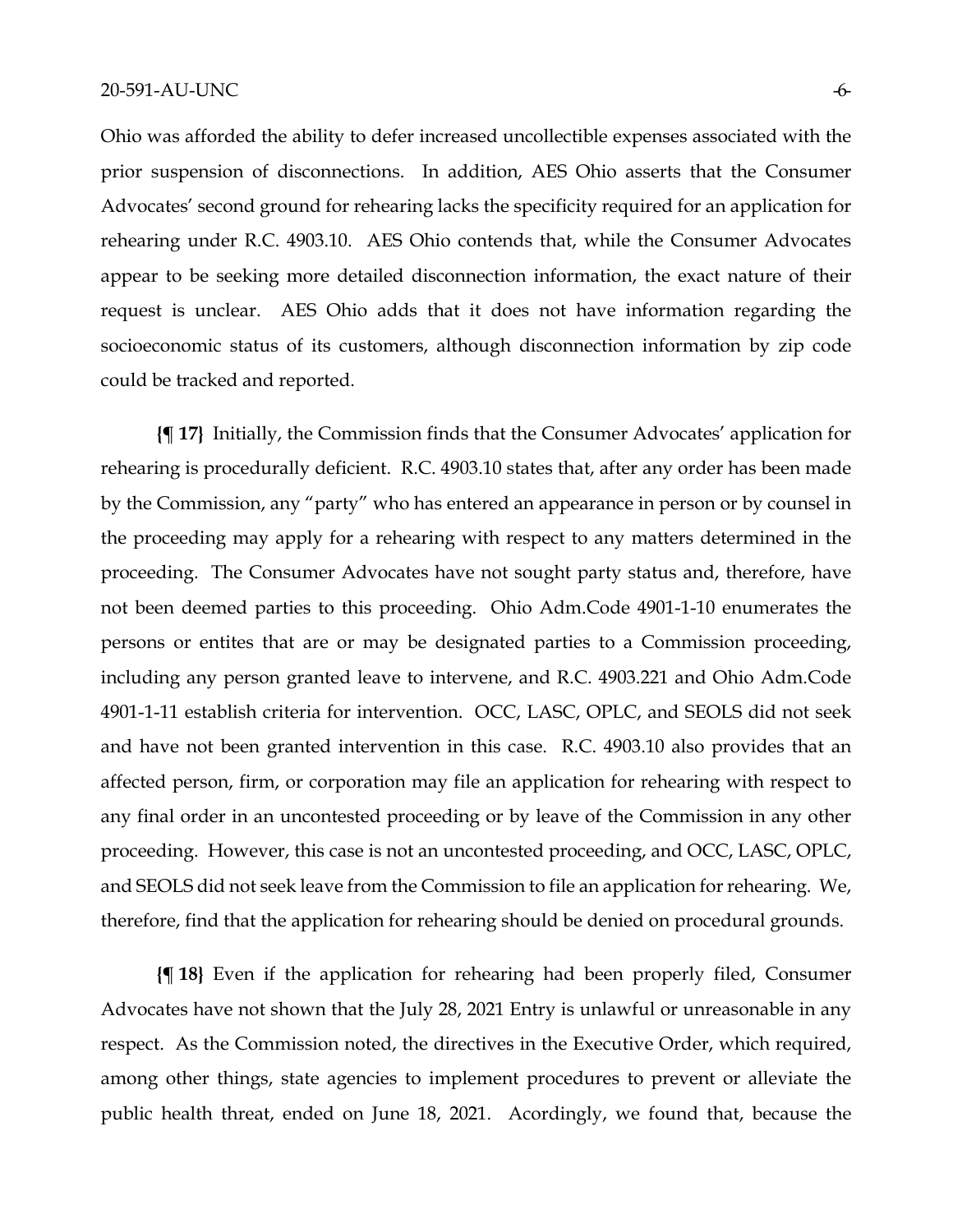declared state of emergency had expired, the emergency directives issued by the Commission in this docket, to the extent that they had not already ended, should likewise be lifted. July 28, 2021 Entry at ¶ 12. As the Consumer Advocates recognize, the Commission is authorized, pursuant to R.C. 4909.16, to order certain specified emergency relief and, in accordance with that statutory authority, we will continue to monitor the evolving circumstances during the pandemic and take steps, as deemed necessary, to assist and protect utility consumers. The Commission has already directed the gas and electric utilities to implement special disconnection and reconnection procedures for the 2021-2022 winter heating season. *In re the Commission's Consideration of Solutions Concerning the Disconnection of Gas and Electric Service in Winter Emergencies for the 2021-2022 Winter Heating Season*, Case No. 21-750-GE-UNC, Finding and Order (Sept. 8, 2021). In that Finding and Order, we determined that the designated special procedures are necessary and appropriate to assist residential customers in maintaining their utility service in the coming winter. Finally, we note that the Consumer Advocates' requested relief has already been sought by OCC and OPLC through a joint motion filed in Case No. 21-548-GE-UNC, in which the gas and electric utilities filed their most recent annual reports on service disconnections for nonpayment. That motion, along with the pleadings filed in response by Staff and other interested stakeholders, will provide an opportunity for consideration of the relief requested by the Consumer Advocates.

#### **III. ORDER**

**{¶ 19}** It is, therefore,

**{¶ 20}** ORDERED, That the application for rehearing filed by the Consumer Advocates be denied. It is, further,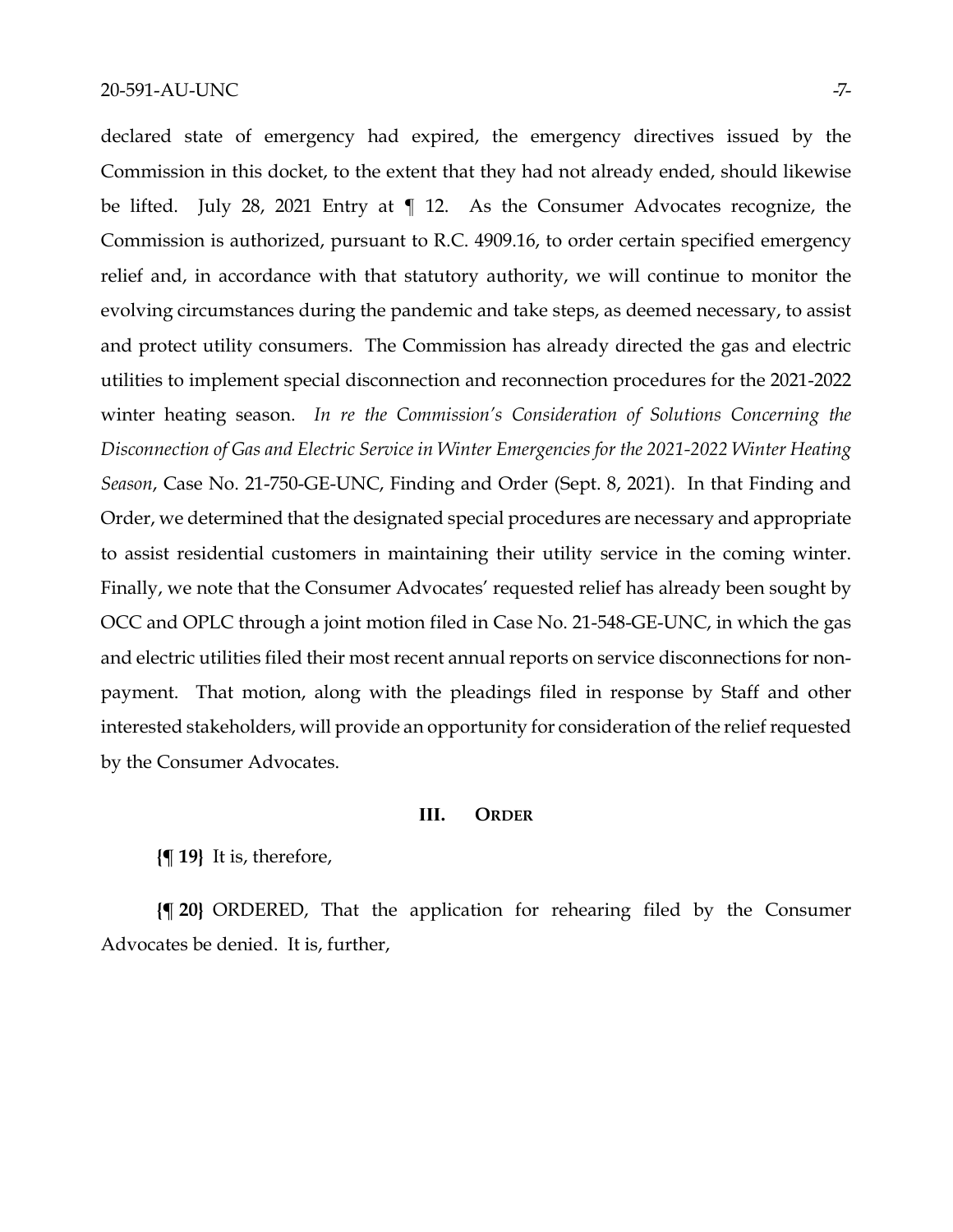**{¶ 21}** ORDERED, That a copy of this Entry on Rehearing be served upon all parties and interested persons of record.

COMMISSIONERS: *Approving:*  Jenifer French, Chair M. Beth Trombold Lawrence K. Friedeman Daniel R. Conway Dennis P. Deters

SJP/kck